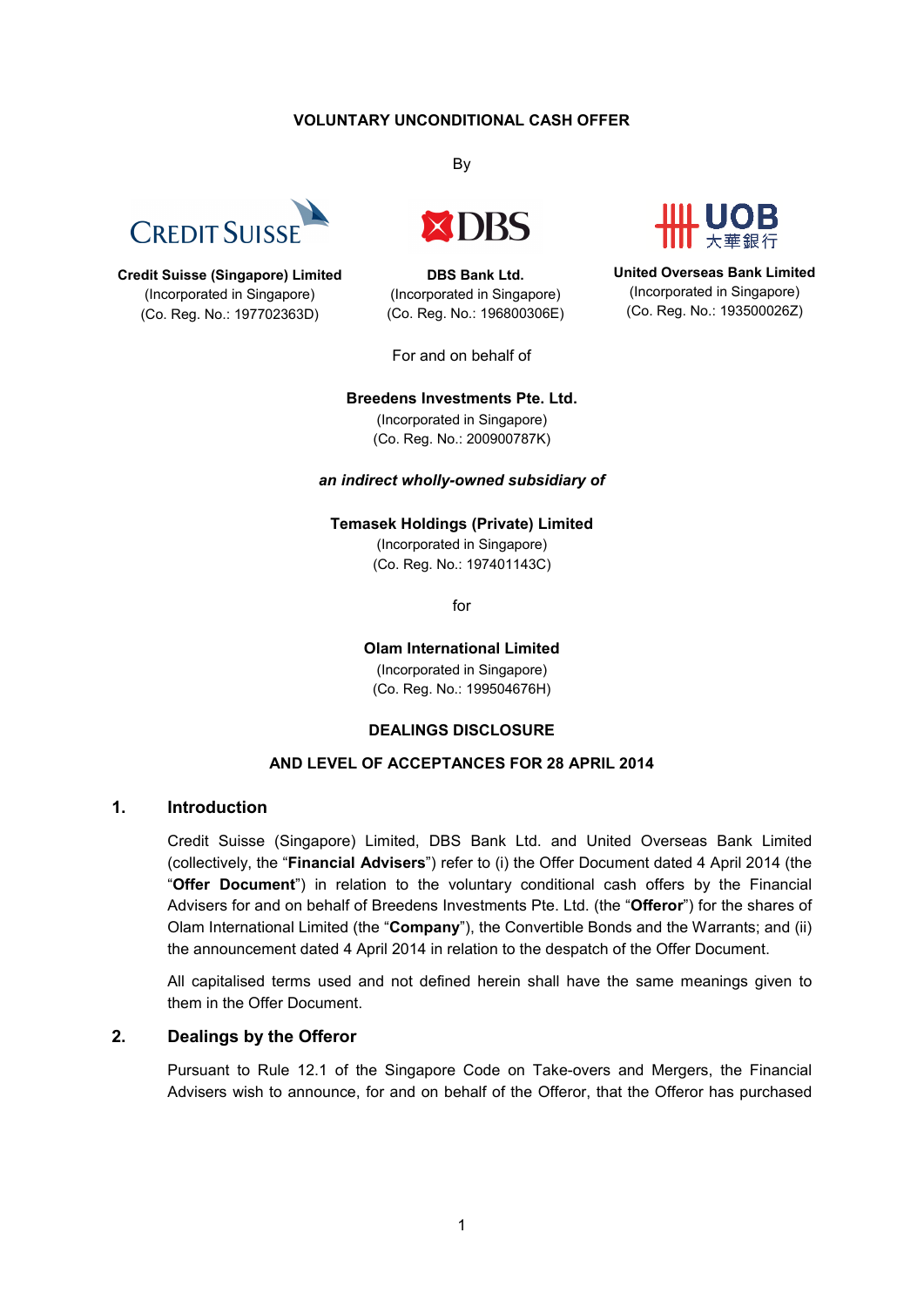the following Shares on the Singapore Exchange Securities Trading Limited (the "SGX-ST")<sup>1</sup>, details of which are set out below:

| Date of purchase | <b>Number of Shares purchased</b> | <b>Consideration per Share,</b><br>excluding brokerage fee.<br>clearing fee and applicable<br>tax |
|------------------|-----------------------------------|---------------------------------------------------------------------------------------------------|
| 28 April 2014    | 5,134,000                         | S\$2,230                                                                                          |

## **3. Level of Acceptances and Aggregate Securityholdings**

The Financial Advisers wish to announce, for and on behalf of the Offeror, that:

- **3.1 Acceptances of Offer for Securities.** As at 5.00 p.m. on 28 April 2014, the Offeror has received valid acceptances (which have not been withdrawn) in respect of:
	- **3.1.1** 241,337,691 Shares, representing approximately:
		- (i) 10.1 per cent. of the total issued share capital of the Company as at the date of this Announcement<sup>2</sup>; and
		- (ii) 8.9 per cent. of the maximum potential share capital of the Company<sup>3</sup>.

Such valid acceptances include valid acceptances received from the Undertaking Consortium Members (i.e. KSL and three members of the executive committee of the Company) in respect of 133,851,977 Shares, representing approximately 5.6 per cent. of the total issued share capital of the Company as at the date of this Announcement and approximately 4.9 per cent. of the maximum potential share capital of the Company; and

**3.1.2** 45,533,110 Warrants, representing approximately 11.4 per cent. of the total issued Warrants of the Company as at the date of this Announcement<sup>4</sup>.

As at 5.00 p.m. on 28 April 2014, the Offeror has not received any acceptances in respect of the Convertible Bonds.

- **3.2 Securities held as at 14 March 2014 (the "Offer Announcement Date").** Based on the information available to the Offeror, as at the Offer Announcement Date:
	- **3.2.1** the Offeror owned, controlled or had agreed to acquire an aggregate of 358,959,140 Shares, representing approximately:
		- (i) 15.0 per cent. of the total issued share capital of the Company; and
		- (ii) 13.2 per cent. of the maximum potential share capital of the Company;

<sup>1</sup> 1 In this Announcement, securities agreed to be acquired pursuant to a trade on the SGX-ST on a market day shall be regarded as being acquired on such market day, notwithstanding that settlement of that trade will occur on a later market day.

 $2$  In this Announcement, for purposes of computation, the total number of issued and paid-up Shares is 2,390,213,869.

<sup>3</sup> In this Announcement, for purposes of computation, the total number of issued and paid up Shares in the "**maximum potential share capital of the Company**" is 2,721,324,607. For the purposes of this Announcement, the "**maximum potential share capital of the Company**" means the total number of Shares which would be in issue if all the outstanding Convertible Bonds and Options (other than those owned, controlled or agreed to be acquired by the Offeror or its Concert Parties) were validly converted and exercised as at the date of the relevant declaration.

<sup>4</sup> In this Announcement, for purposes of computation, the total number of Warrants is 397,826,160.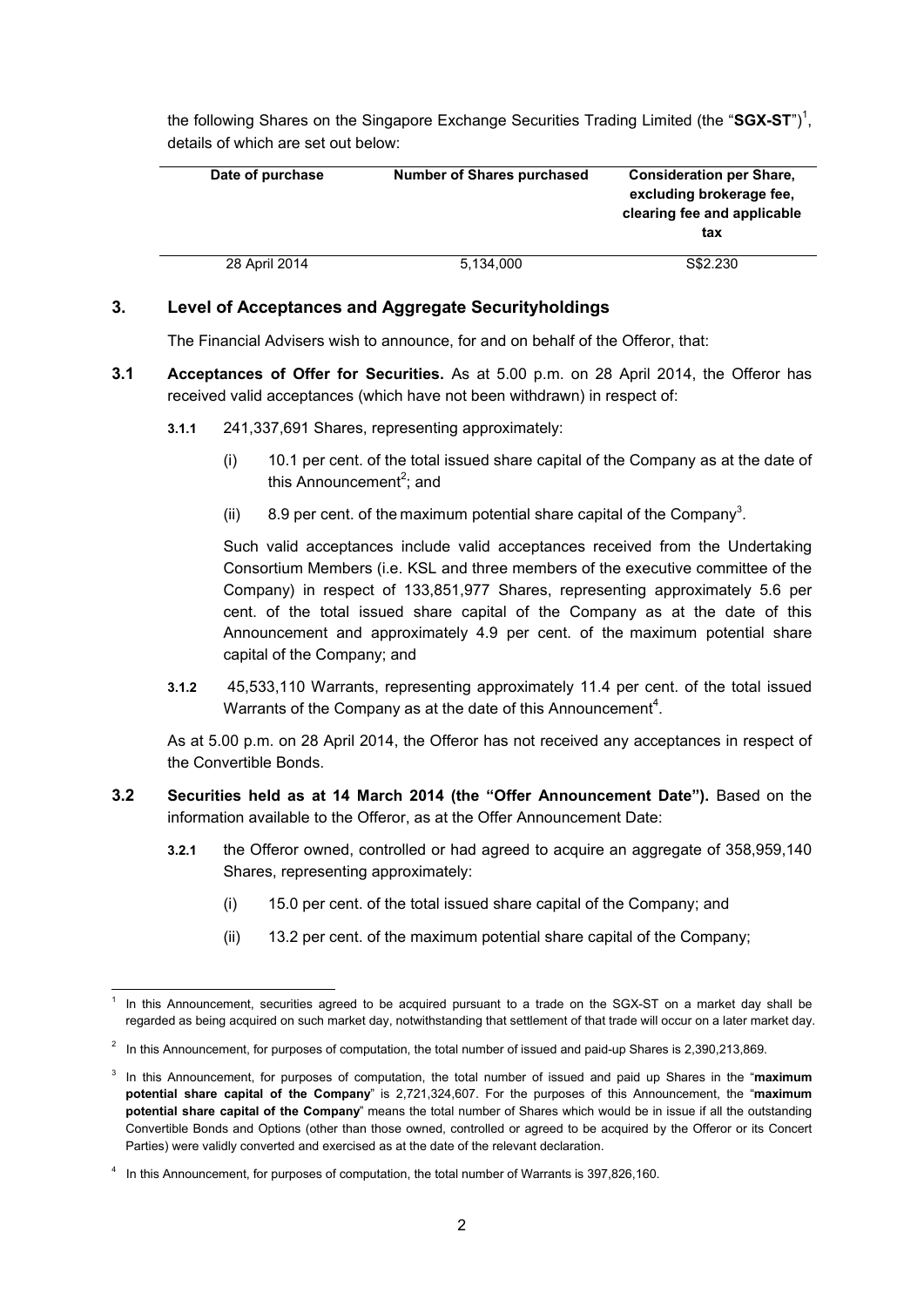- **3.2.2** the Offeror and its Concert Parties owned, controlled or had agreed to acquire an aggregate of 1,256,022,801<sup>5</sup> Shares, representing approximately:
	- (i) 52.5 per cent. of the total issued share capital of the Company; and
	- (ii) 46.2 per cent. of the maximum potential share capital of the Company;
- **3.2.3** none of the Offeror and its Concert Parties own, control or had agreed to acquire any Convertible Bonds;
- **3.2.4** the Offeror and its Concert Parties own, control or had agreed to acquire an aggregate of 195,029,284 $^{6}$  Warrants, representing approximately 49.0 per cent. of the total issued Warrants of the Company; and
- **3.2.5** the following Concert Parties of the Offeror are party to the following derivatives transactions:
	- (i) Aranda Investments Pte. Ltd.:
		- (a) Equity Swap Transaction for a notional amount of S\$60,000,000 in respect of fully paid Shares with a price cap of S\$1.80 (plus relevant costs) and a maturity date of 5 January 2015; and
		- (b) Equity Swap Transaction for a notional amount of S\$60,000,000 in respect of fully paid Shares with a price cap of S\$1.80 (plus relevant costs) and a maturity date of 5 January 2015; and
	- (ii) UOB:
		- (a) Call option for a notional amount of S\$212,241.60 in respect of fully-paid Shares with a strike price of S\$1.5606 and an expiry date of 21 March 2014;
		- (b) Call option for a notional amount of S\$201,633.60 in respect of fully-paid Shares with a strike price of S\$1.8003 and an expiry date of 4 April 2014;
		- (c) Call option for a notional amount of S\$418,798 in respect of fully-paid Shares with a strike price of S\$1.957 and an expiry date of 17 April 2014; and
		- (d) Worst-of-put option for a notional amount of S\$200,000 in respect of fully-paid Shares with a strike price of S\$1.906 and an expiry date of 24 April 2014.
- **3.3 Securities acquired or agreed to be acquired between the Offer Announcement Date and up to 5.00 p.m. on 28 April 2014 (other than pursuant to valid acceptances of the Offer for Securities).** Between the Offer Announcement Date and up to 5.00 p.m. on 28 April 2014:

<sup>-</sup>5 This figure comprises: (i) the 358,959,140 Shares held by the Offeror; (ii) the 228,631,313 Shares held by the Temasek Entities and directors of the Offeror and Temasek; (iii) the 667,996,498 Shares held by KSL and Key Management, who have provided irrevocable undertakings to the Offeror to accept the Offer in respect of part but not all of their existing shareholdings in the Company and who are deemed to be acting in concert with the Offeror in connection with the Offer; and (iv) the 435,850 Shares held by the Financial Advisers.

 $6$  This figure comprises: (i) the 85,811,860 Warrants held by the Offeror, the Temasek Entities and directors of the Offeror and Temasek; and (ii) the 109,217,424 Warrants held by KSL and Key Management.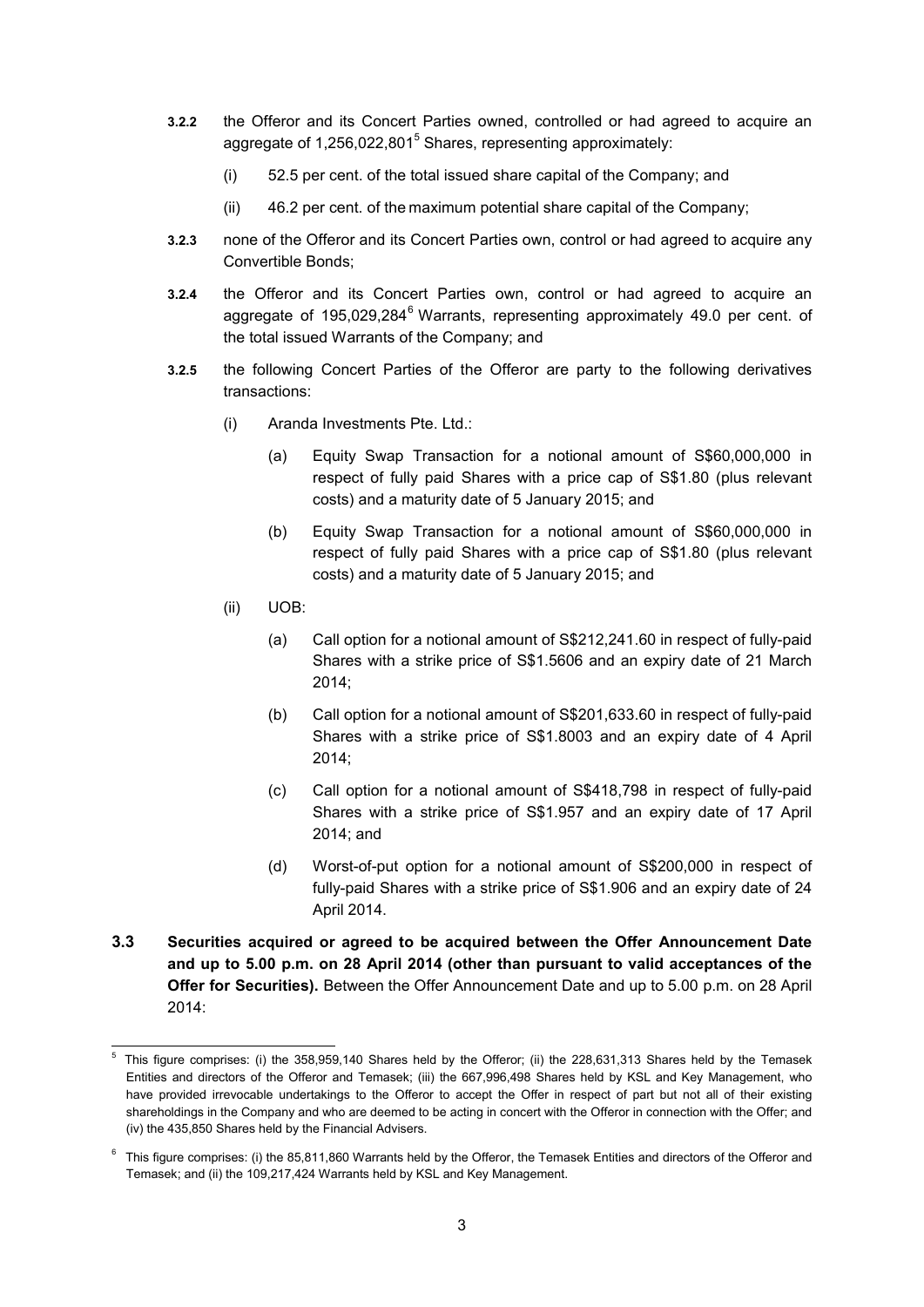- **3.3.1** the Offeror acquired or agreed to acquire an aggregate of 80,075,194 Shares, representing approximately:
	- (i) 3.4 per cent. of the total issued share capital of the Company; and
	- (ii) 2.9 per cent. of the maximum potential share capital of the Company;
- **3.3.2** the Offeror and its Concert Parties have acquired or agreed to acquire an aggregate of 80,075,194 Shares, representing approximately:
	- (i) 3.4 per cent. of the total issued share capital of the Company; and
	- (ii) 2.9 per cent. of the maximum potential share capital of the Company;
- **3.3.3** none of the Offeror or its Concert Parties have acquired or agreed to acquire any Warrants and/or Convertible Bonds.
- **3.4 Aggregate securityholdings (including acceptances of the Offer for Securities).**  Accordingly, as at 5.00 p.m. on 28 April 2014:
	- **3.4.1** the Offeror owned, controlled or has agreed to acquire an aggregate of 680,372,025 Shares, representing approximately:
		- (i) 28.5 per cent. of the total issued share capital of the Company; and
		- (ii) 25.0 per cent. of the maximum potential share capital of the Company;
	- **3.4.2** the Offeror and its Concert Parties owned, controlled or have agreed to acquire an aggregate of 1,443,583,709 Shares, representing approximately:
		- (i) 60.4 per cent. of the total issued share capital of the Company; and
		- (ii)  $53.0$  per cent. of the maximum potential share capital of the Company;
	- **3.4.3** none of the Offeror or its Concert Parties owned, controlled or has agreed to acquire any Convertible Bonds;
	- **3.4.4** the Offeror owned, controlled or has agreed to acquire an aggregate of 45,533,110 Warrants, representing approximately 11.4 per cent. of the total issued Warrants of the Company<sup>9</sup>;
	- **3.4.5** the Offeror and its Concert Parties owned, controlled or have agreed to acquire an aggregate of 240,562,394 Warrants, representing approximately 60.5 per cent. of the total issued Warrants of the Company<sup>10</sup>: and
	- **3.4.6** the following Concert Party of the Offeror is party to the following derivatives transactions:
		- (i) Aranda Investments Pte. Ltd.:

<sup>-</sup>7 The shareholdings of the Offeror include acceptances of the Offer received by or on behalf of the Offeror.

 $8$  The aggregate shareholdings of the Offeror and its Concert Parties include acceptances of the Offer received by or on behalf of the Offeror.

<sup>&</sup>lt;sup>9</sup> The holdings of Warrants of the Offeror include acceptances of the Warrants Offer received by or on behalf of the Offeror.

<sup>&</sup>lt;sup>10</sup> The aggregate holdings of Warrants of the Offeror and its Concert Parties include acceptances of the Warrants Offer received by or on behalf of the Offeror.